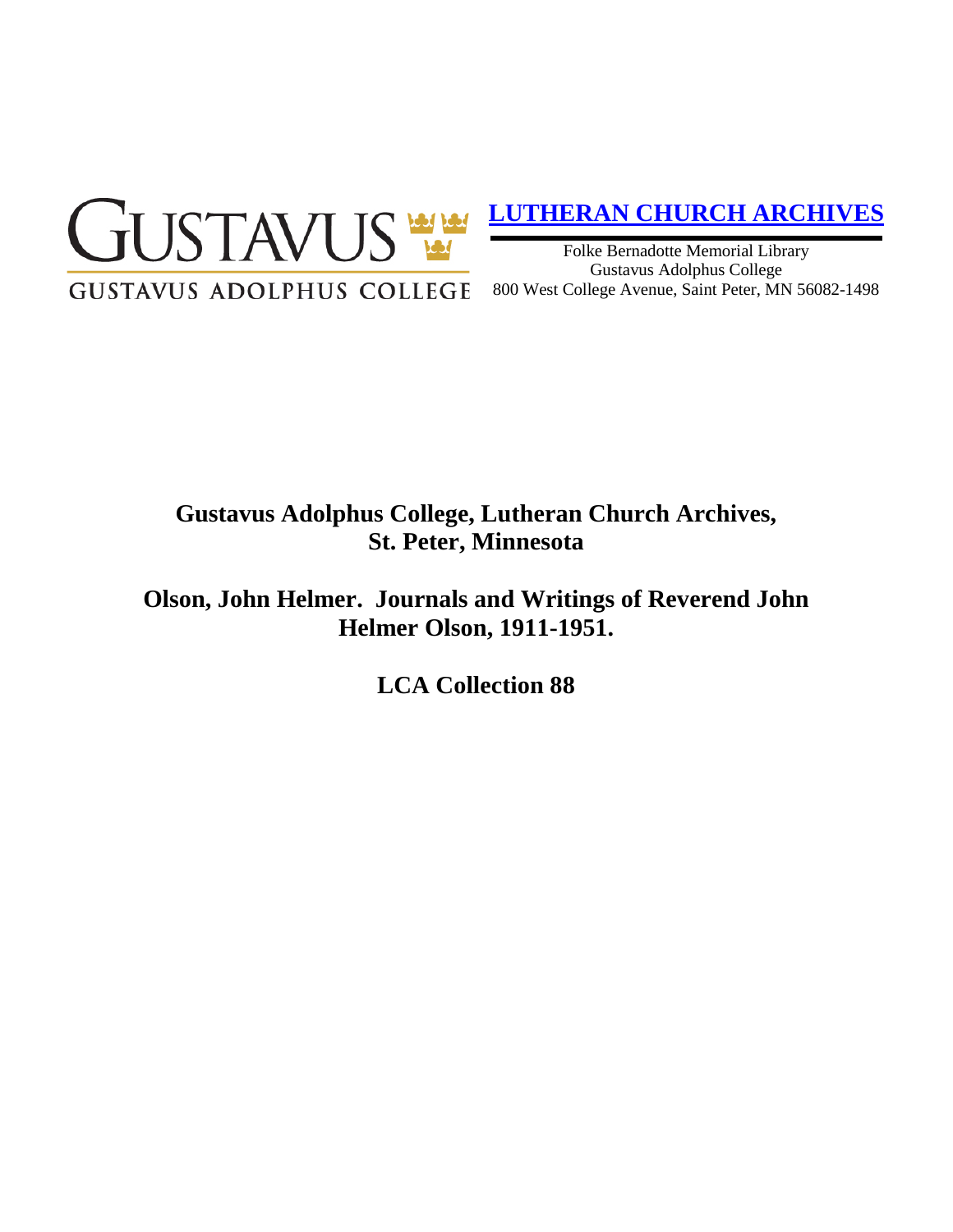#### **Olson, John Helmer. Journals and Writings of Reverend John Helmer Olson, 1911-1951. LCA Collection 88. 1 Records Center Carton and 1 ½ Hollinger boxes.**

### **ABSTRACT:**

The John Helmer Olson collection contains journals, manuscripts, and newspaper clippings of items written by Olson. He wrote articles, short stories, sermons, and newspaper columns, many of which were published in the *Lutheran Companion* and other church publications. Olson was born in Sweden on 23 August 1897 and moved to the United States in 1906. He graduated from Gustavus Adolphus College in 1919 and from Augustana Theological Seminary in 1921. He worked in parishes in Great Falls, Montana, Chicago, Illinois, St. Peter, Minnesota, and Evanston, Illinois. Olson passed away on 2 August 1953. Materials are organized by date.

## **RESTRICTIONS:**

There are no restrictions on the use of this collection for research purposes. The researcher assumes full responsibility for observing all copyright, property, and libel laws as they apply.

Researchers must use collection in accordance with the policies of the Lutheran Church Archives, the Folke Bernadotte Memorial Library, and Gustavus Adolphus College.

## **COLLECTION CITATION:**

Olson, John Helmer. Journals and Writings of Reverend John Helmer Olson, 1911-1951. LCA Collection 88. Gustavus Adolphus College, Lutheran Church Archives, St. Peter, Minnesota.

### **PROCESSED BY:**

Adrianna Darden processed this collection and developed the finding aid during March 2012.

### **SUBJECT HEADINGS:**

Olson, John Helmer, 1897-. Clergy -- Illinois. Clergy -- Minnesota. Clergy -- Montana. Lutheran Church--Clergy. Lutheran Church--Sermons.